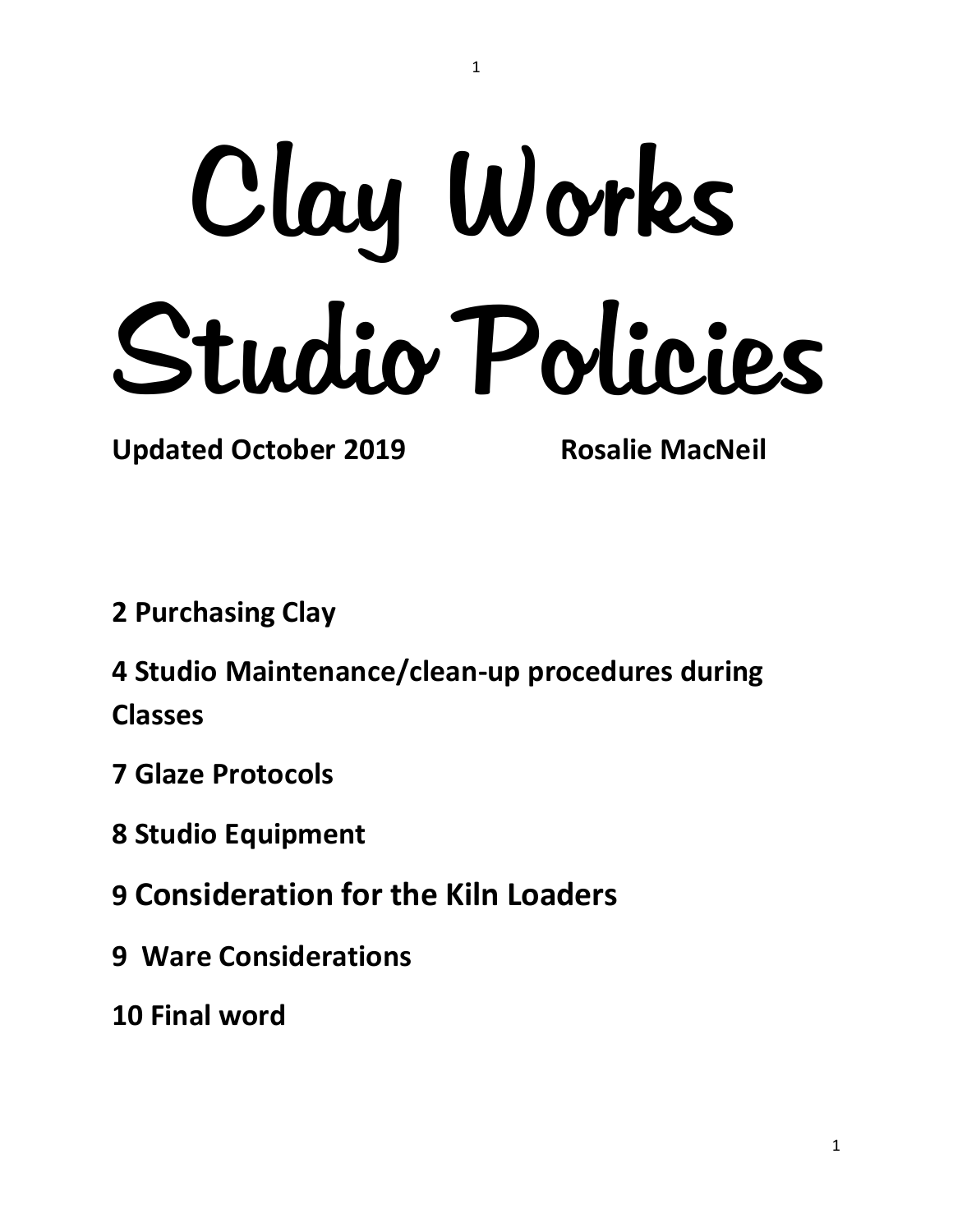## **\*\*\*ONLY CLAY PURCHACED AT** ClayWorks **WILL BE ALLOWED\*\*\***

**Unknown clay brought into studio poses a risk to the firing process. Cost of clay includes firing and glazing priviledges.**

#### **Managing the Clay Cupboard:**

- Teachers will sell clay during the first 10 minutes of each class.
- Clay cupboard is to be closed and locked for the balance of the class
- Studio Managers may sell clay outside of class times on an "as needed" bases

### **Purchasing Clay:**

- Students/Studio Members must complete the clay purchase envelope, enclose money, submit to teacher to review, and place in box
- Teachers should ensure that students complete the clay envelopes in full (name; date; clay; \$; etc) and initial envelope
- Teachers requiring demo clay (max 2 bags per semester) are to complete the clay purchase envelope and place in box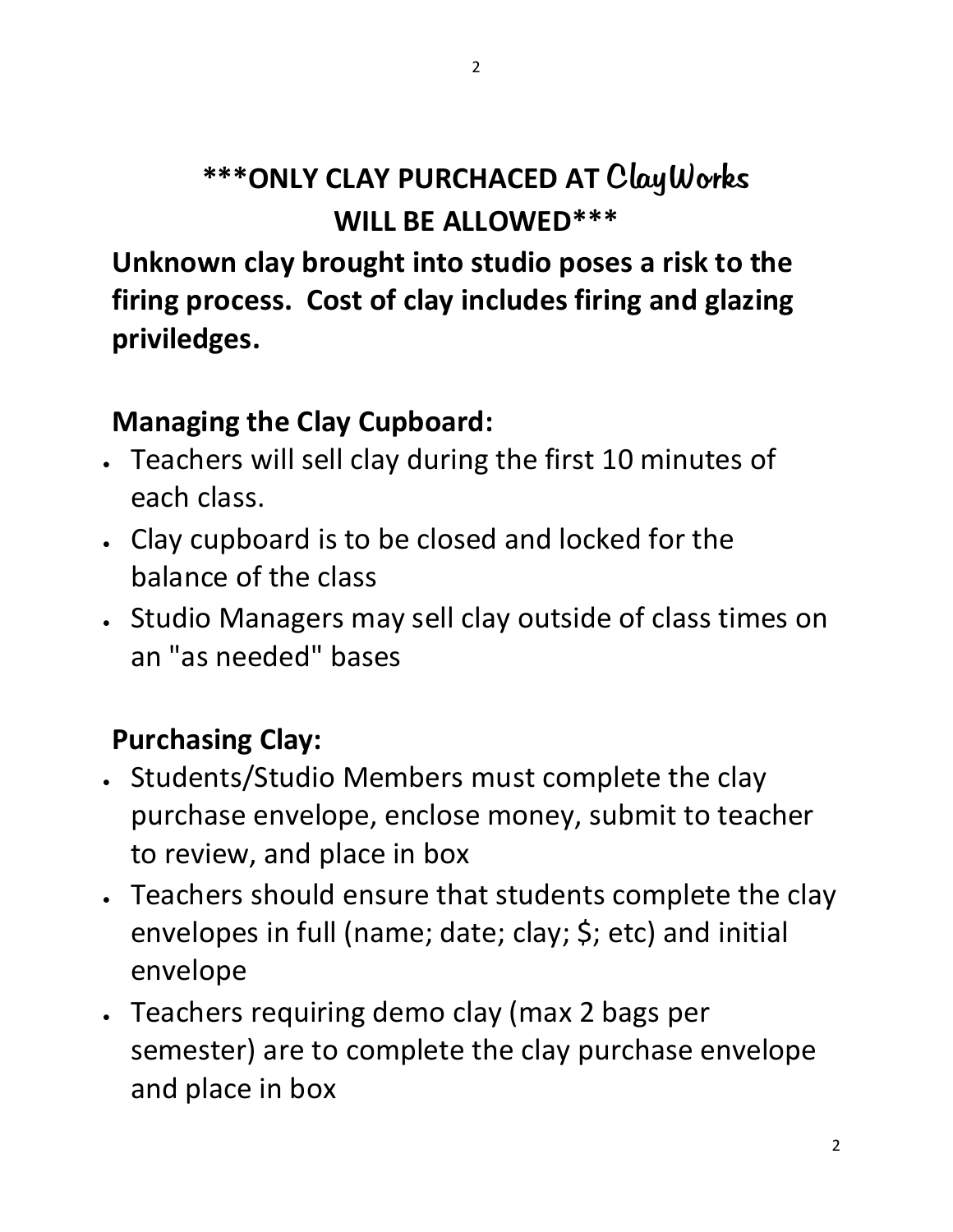### **IOU's are not encouraged as a standard practice. However,**

- Students/Studio Members submitting IOU's must complete the clay purchase envelope in full, clearly indicating it is an IOU, submit to teacher to initial and place in box
- IOU's must be repaid within 7 days
- Repay IOU by completing the clay purchase envelope in full, enclosing money, clearly indicating repayment of IOU and submit to teacher to initial, place in the box
- Clay manager will email student/studio member and teacher/studio manager when repayment is outstanding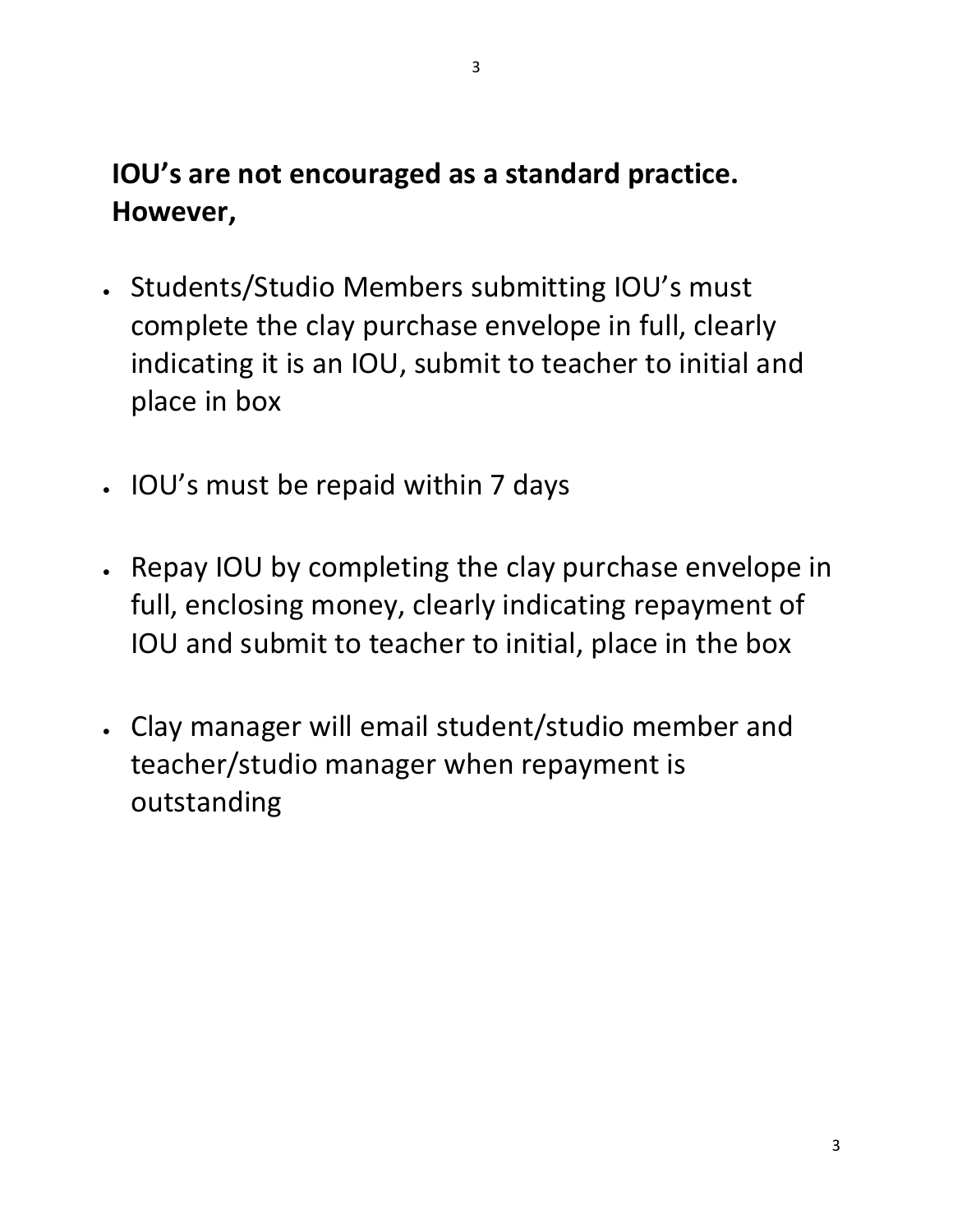#### **Maintenance/clean-up procedures during Classes**

- All wheels must be completely wiped to free from clay residue. The next person to use the wheel should not be able to tell what colour your clay was.
- If trimming has caused excessive floor litter around wheel, please use the hand-held broom to gently sweep and then mop as needed. DUST IS BAD!
- Unplug and switch off wheel, place stool and bench on top. (this makes it easy for the cleaners to clean)
- Pour slops and water from bowls into bucket 1 avoid pouring down sink, slops can also be put in large reclaim container.
- **Clean your tools and basin in the buckets** or at your wheel! Please don't run the water to clean tools.
- **Students are encouraged to recycle their own clay**. Clay recycled in the large bins is recycled by Clayworks members and is used for the kid's class. It is sometimes available for members.
- All leatherhard clay and harder should go into smaller recycle bucket on bottom of trolley to dry out as it will not break down in slops.
- Wipe sink and rinse bowls and sponges.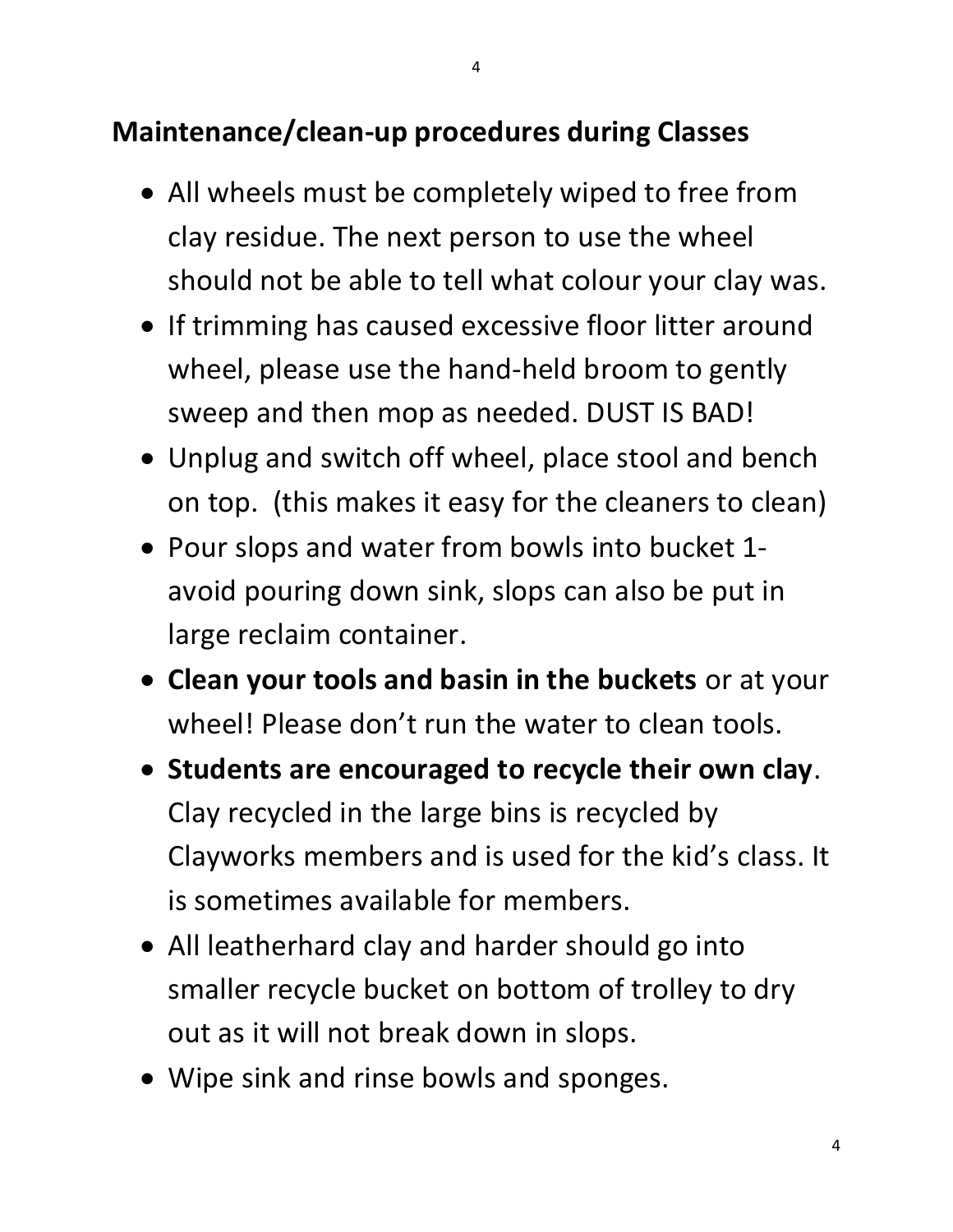- **1 NO clay down the sink**
- **2 LESS congestion during classes**
- **3 CONSERVE WATER!**
- **4 No GLAZE in buckets please.**

**How its supposed to work:**

**Bucket 1:**

**SLOPS and water-** it starts the day out emptydump your bowl and scraps

**Buckets 2 and 3**- Clean tools and basins NO RUNNING WATER TO CLEAN TOOLS PLEASE!

**Bucket 4 – Cleanest!** Final rinse, get bowl water, hands wash, quick sponge dips for wiping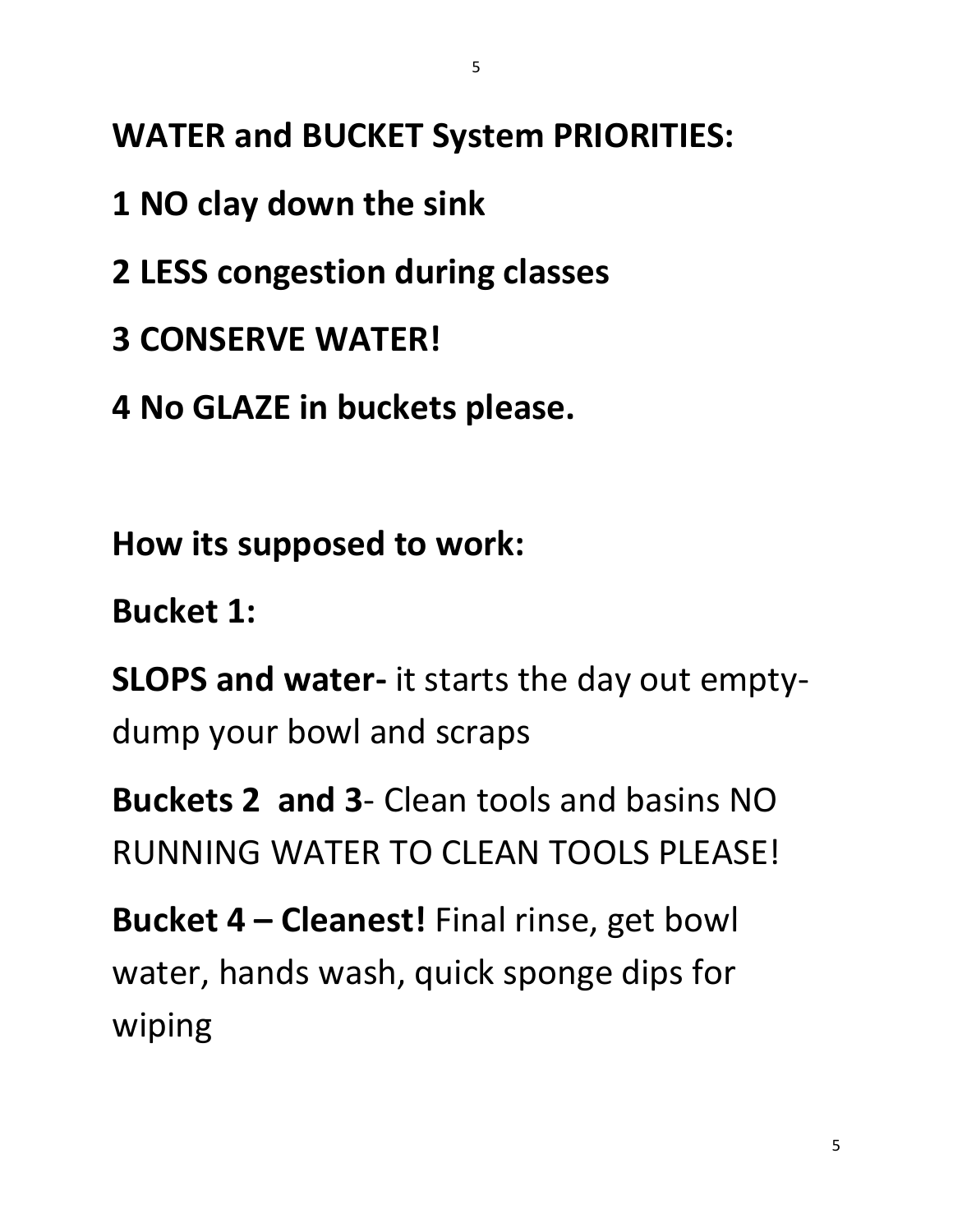# **After water has settled in buckets, (in the morning, first person in studio):**

**1** Pour clean water off into a new empty bucket. Make this bucket 2 (number tags are transferable)

2 Pour/wipe all clay residue into bucket 1 or reclaim (if thick) and switch out for a new empty bucket. Put old #1 on floor near wall to settle out.

## **3 Pour new warm water into buckets 3 and 4.**

**GLAZE** There are now supposed to be 2 buckets of water in the glaze area for rinsing off glaze. Let's go 1-2 and keep switching out the most dirty- I will mark a bucket for **glaze dregs only**  so it doesn't contaminate the reclaim.

**Wax** cleaning- hot water in small container, don't run water please.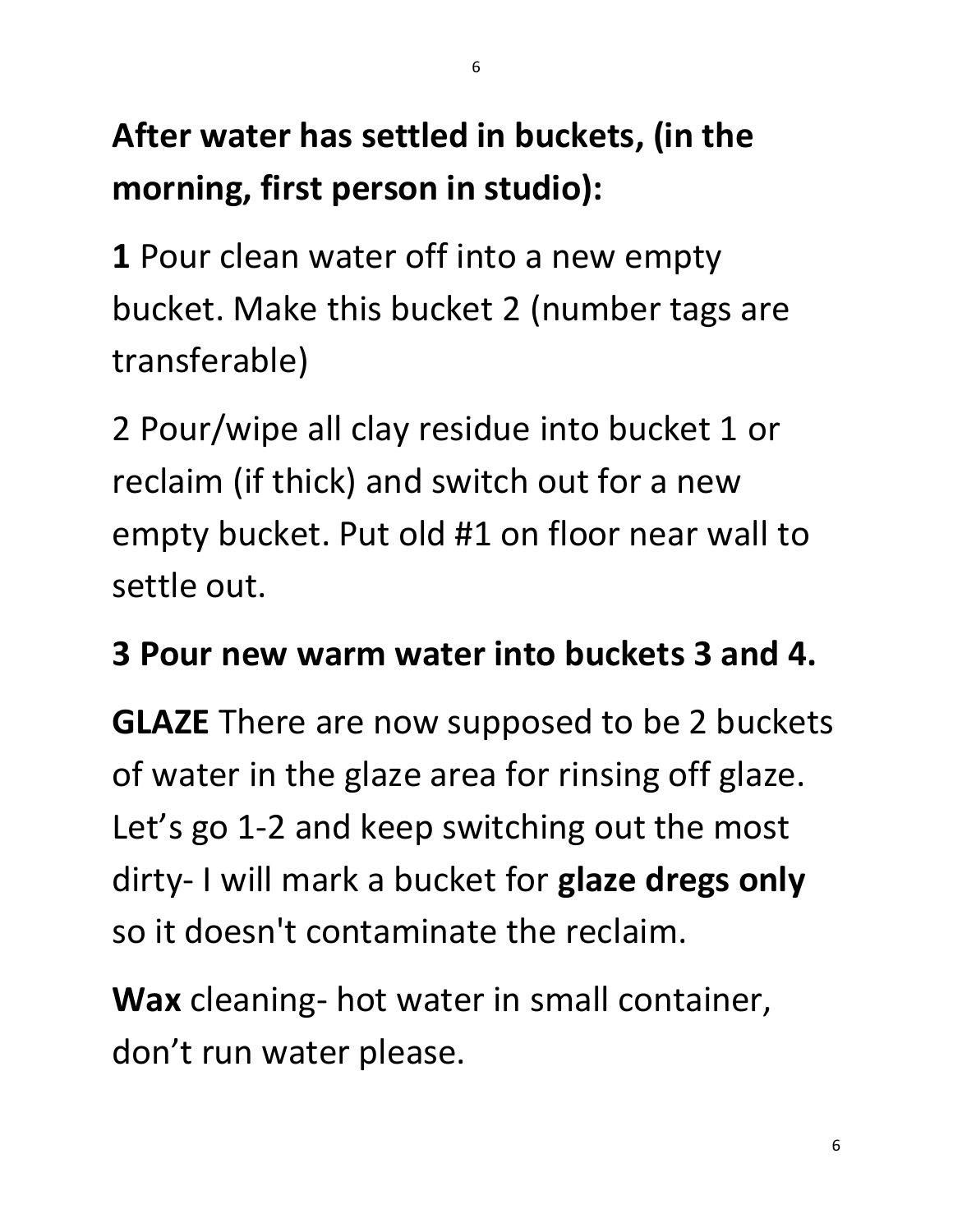## **Glaze protocols:**

- Please do not double dip on outside of pots all the way to bottom. Glaze will run and ruin shelves.
- Do not contaminate the clear glazes by double dipping.
- Keep rinse bucket for drill mixer clean by replacing water after your glaze session.
- Make sure your pots have a wax line of at least 4mm, and bottoms wiped clean.
- Wax needs to be totally dry before dipping into glaze.
- If a pot breaks in the glaze bucket, the bucket must be sieved before next use.
- Wipe glaze table clean after using.
- Pots which are not signed, or pots with glaze on the bottom or excessive glaze, will not be fired.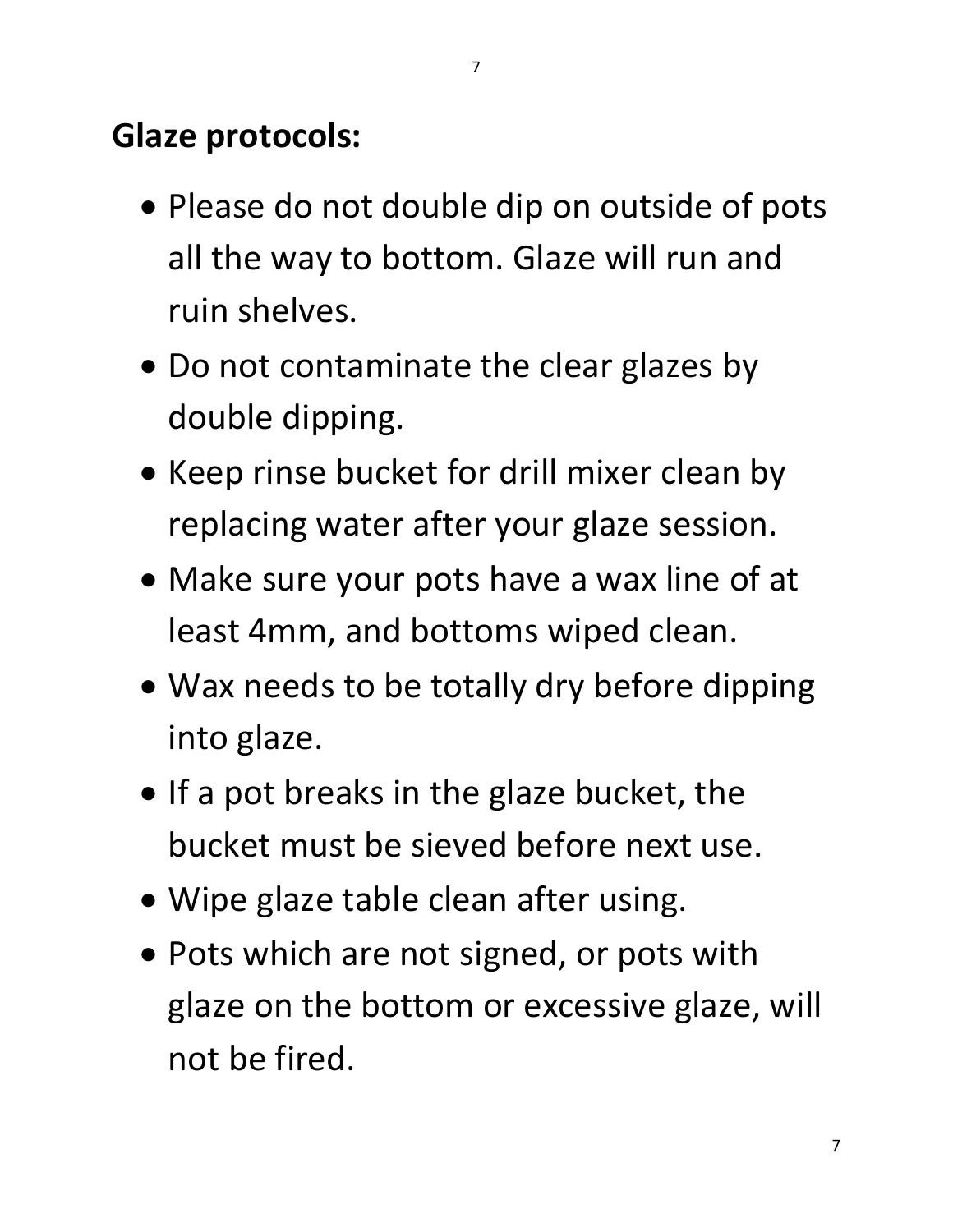### **STUDIO EQUIPMENT**

## **Wedging Tables**

- Ensure the wedging tables are sponged clean to avoid dust formation.
- Use plaster surfaces for excessively wet clay, paying attention to white-side/red-side labels
- Do not cut clay on plaster or canvas surfaces.

#### **Slab Roller, spray booth and other equipment**

- Do not use any equipment until you have been taught or briefed about it.
- Replace all small equipment (heat gun, blender, tools) back where you found it.
- Slab roller has marked start and end points. DO NOT roll past these marks!
- Air compressor for spray booth needs to be rolled over then replaced by desk. It is loud and finnicky- use sparingly.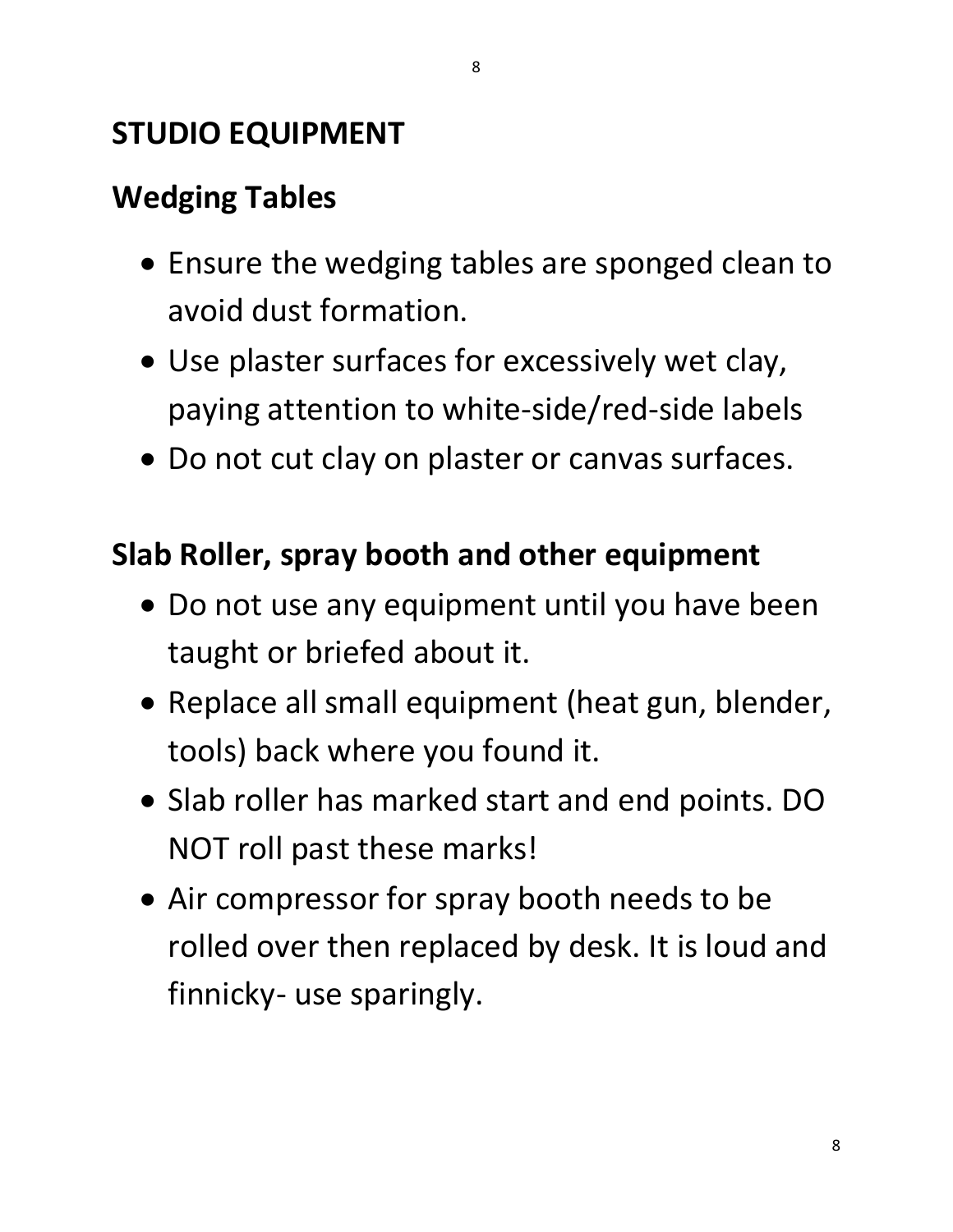A reasonable number of pots per student will be fired. If a student makes several pots outside of class, or if an excessive number of cookie-cutter or slab reproductions are made, the firing committee

9

reserves the right to refuse to fire them.

## **Ware Considerations**

## **NEVER TOUCH ANOTHER POTTER'S WORK AT THE LEATHER HARD, GREENWARE, BISQUE, OR GLAZE-READY STAGES!**

- Always sign your pots
- Take finished work home promptly to avoid loss and studio clutter.